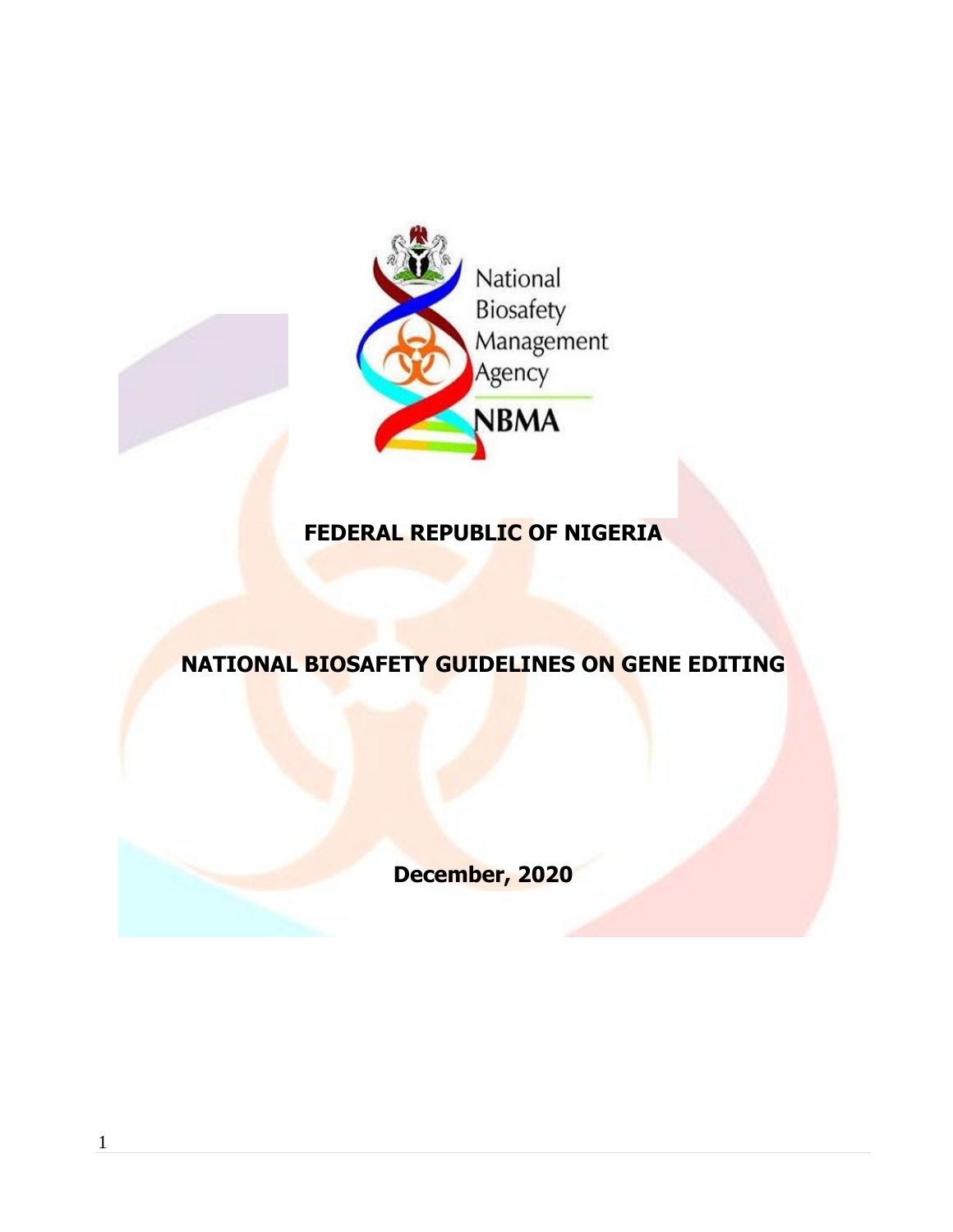# **Foreword**

In our contemporary society, millions of people suffer from lingering malnourishment, occasioned by degrading agricultural systems and worsened by the loss of biodiversity and the increasing uncertainties of climate change. With the global population estimated to surpass 9 billion by 2050, agriculture will face increased challenges, requiring crops with higher yields, improved quality and needing fewer inputs.

There is a swift growth in modern biotechnological advancements aimed at addressing these issues and Nigeria cannot be left out amongst comity of nations who have embraced these emerging aspects. One of such advancement is Gene editing which provides cutting-edge biotechnological procedures that enable the precise and targeted modification of an organism's genome.

Gene editing has been known to produce great values in agriculture, medicine, and industry. It has been utilized in a wide selection of plant species to characterize gene functions and improve agricultural traits in terms of adaptation, resilience, high yield etc. This is quite evident in the improvement of the efficiency of plant and animal breeding, the introduction of new methods for the management of pests and diseases, and the development of new antimicrobials.

Despite the promise that Gene editing holds for global food security, the use of the products is affected by safety concerns. As with any technology, irrespective of its tremendous benefits, there is need for appropriate regulation, for the protection of man and the environment from potential risks that may be associated with it. The Federal Government of Nigeria recognizing this, amended the National Biosafety Management Agency Act, 2015 to provide a regulatory framework to safeguard humans, plants and the environment from Potential adverse impact that may be associated with the deployment of the technology. One of these regulatory instruments is the development of the National Bosafety Guidelines on Gene Editing by the National Biosafety Management Agency.

Accordingly, In December 2019, a 13-man expert committee, was inaugurated by NBMA to develop a draft document that would best fit Nigeria, taking into consideration the health and safety of the people, biodiversity and environment.

These guidelines after exhaustive discussions were validated. As science is not an issue of democracy, every intervention and modification made was backed up by superior scientific explanations and NBMA Act. 2015 (as amended).

In this document, step-by-step processes for Applicants that wish to carry out any form of gene editing are detailed, as Nigeria's regulatory approach for gene editing focuses on both the process and the product, on a case by case basis. The definition of GMOs as enshrined in the NBMA Act 2015 (as amended) principally determines products that would be given clearance and those that would go through full biosafety regulatory process.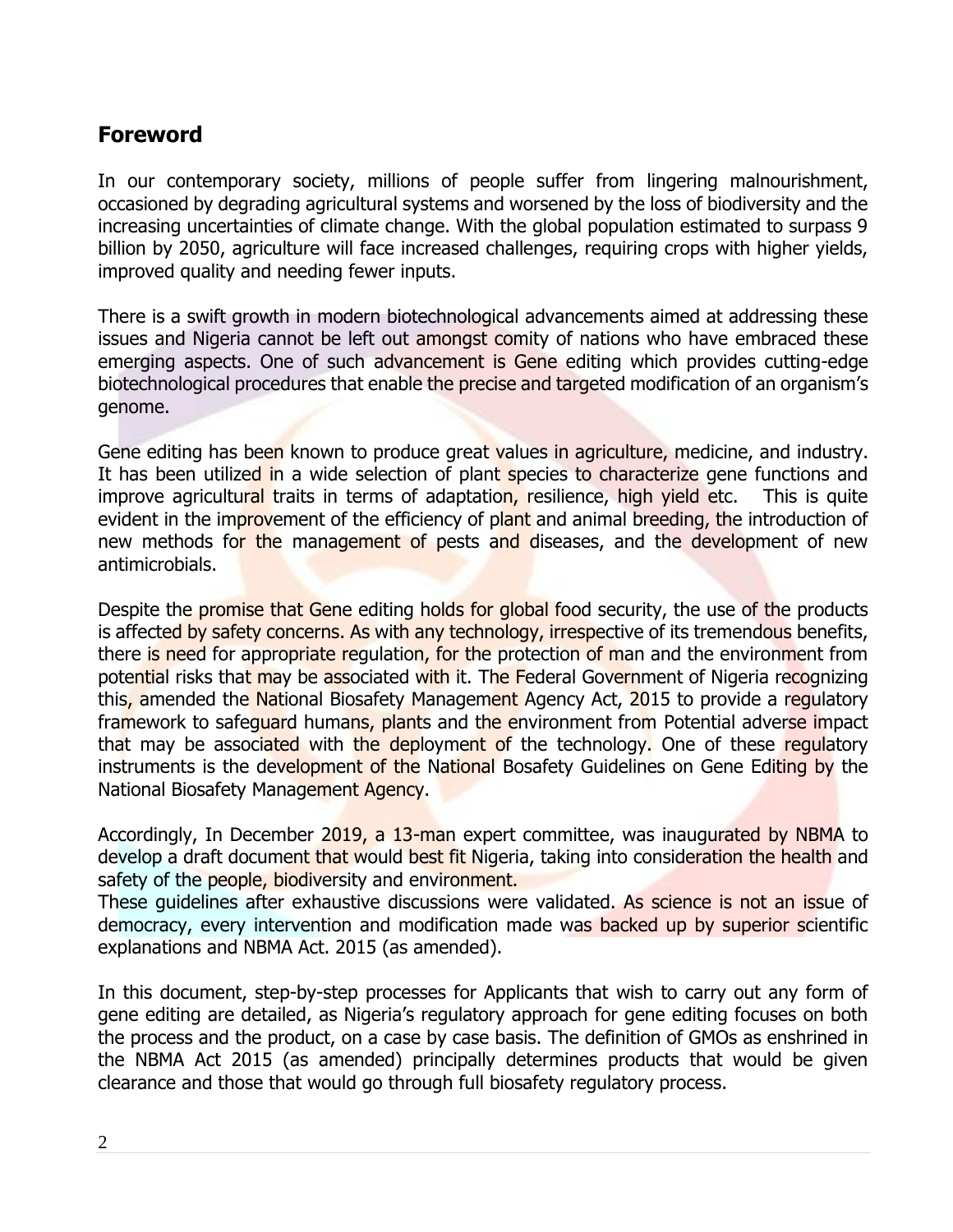The National Biosafety Management Agency owes many thanks to partners that provided assistance in reviewing the guidelines, namely: African Union Development Agency- New Partnership for Africa's Development (AUDA-NEPAD), Programs for Biosafety Systems (PBS), , Federal Ministry of Justice, Agricultural Research Council of Nigeria (ARCN), Nigeria Agricultural Seed Council, National Agricultural Quarantine Service (NAQS), National Biotechnology Development Agency, Biotechnology Society of Nigeria (BSN), Sheda Science and Technology Complex (SHESTCO), National Biotechnology and Biosafety Consortium (NBBC) and all the other stakeholders that took time to offer their thoughts which have shaped the final outcome of this document.

**Dr. Rufus Ebegba** Director General/CEO National Biosafety Management Agency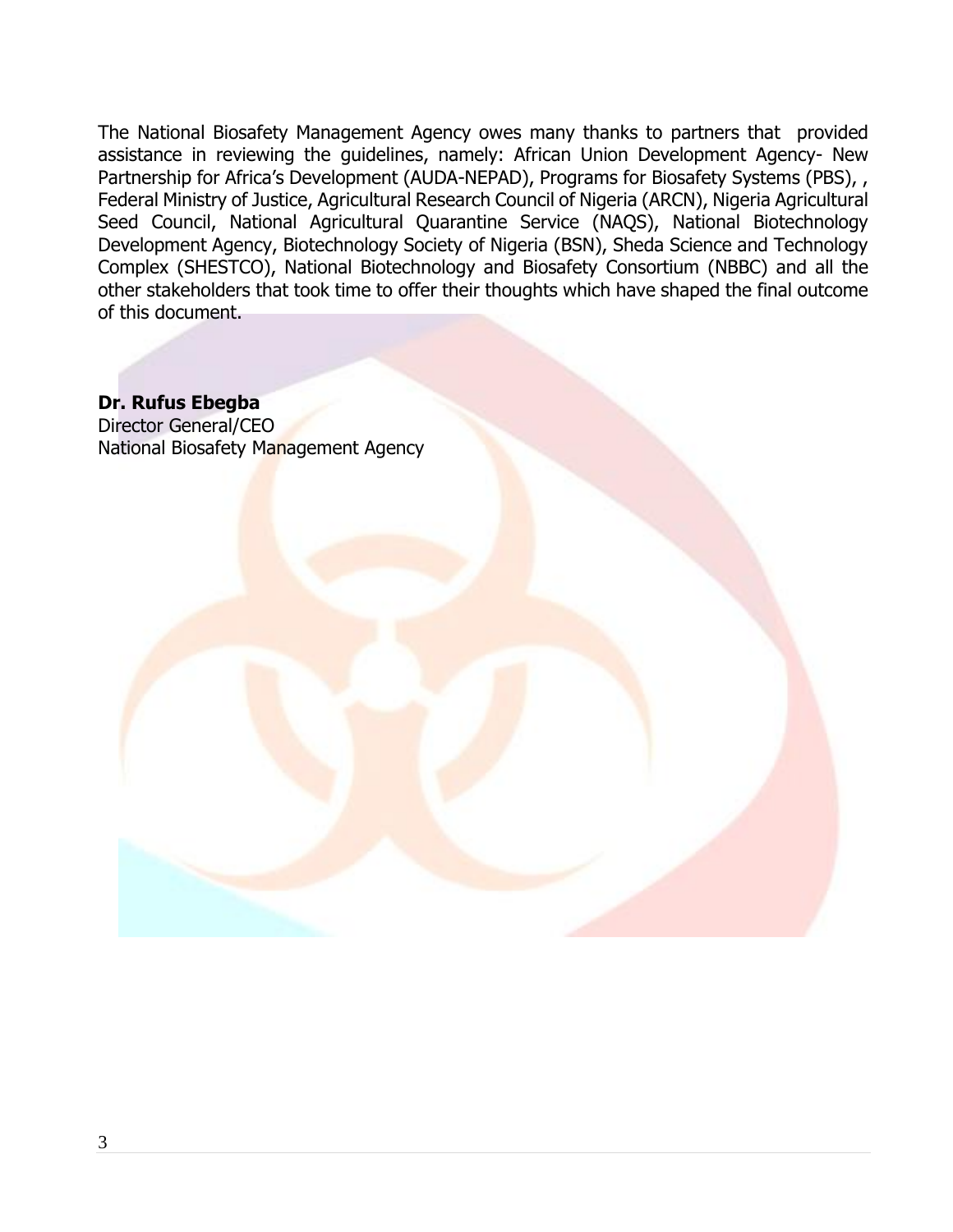# **CONTENT**

|                                                                    | <b>Forward</b>  |                                                                 |  |  |    |
|--------------------------------------------------------------------|-----------------|-----------------------------------------------------------------|--|--|----|
|                                                                    | <b>Content</b>  |                                                                 |  |  |    |
| <b>PART 1 - Introduction</b><br><b>PART 2- Objective and Scope</b> |                 |                                                                 |  |  | 5  |
|                                                                    |                 |                                                                 |  |  |    |
|                                                                    |                 | <b>PART 3-General Provisions for Application</b>                |  |  |    |
|                                                                    |                 | <b>Application for Gene Editing</b>                             |  |  |    |
|                                                                    | П.              | Acknowledgement of Application by the Agency                    |  |  |    |
|                                                                    | III.            | Internal Review of the Application                              |  |  |    |
|                                                                    | IV.             | Payment of Prescribed Application Fees by the Applicant         |  |  |    |
|                                                                    |                 | <b>PART 4 - Definition of Terms -</b>                           |  |  | 10 |
|                                                                    | <b>ANNEXURE</b> |                                                                 |  |  | 11 |
|                                                                    |                 | 1. Flow Chart for National Biosafety Guidelines on Gene Editing |  |  | 11 |
|                                                                    |                 | 2. Biosafety Application Form for Gene Editing                  |  |  | 12 |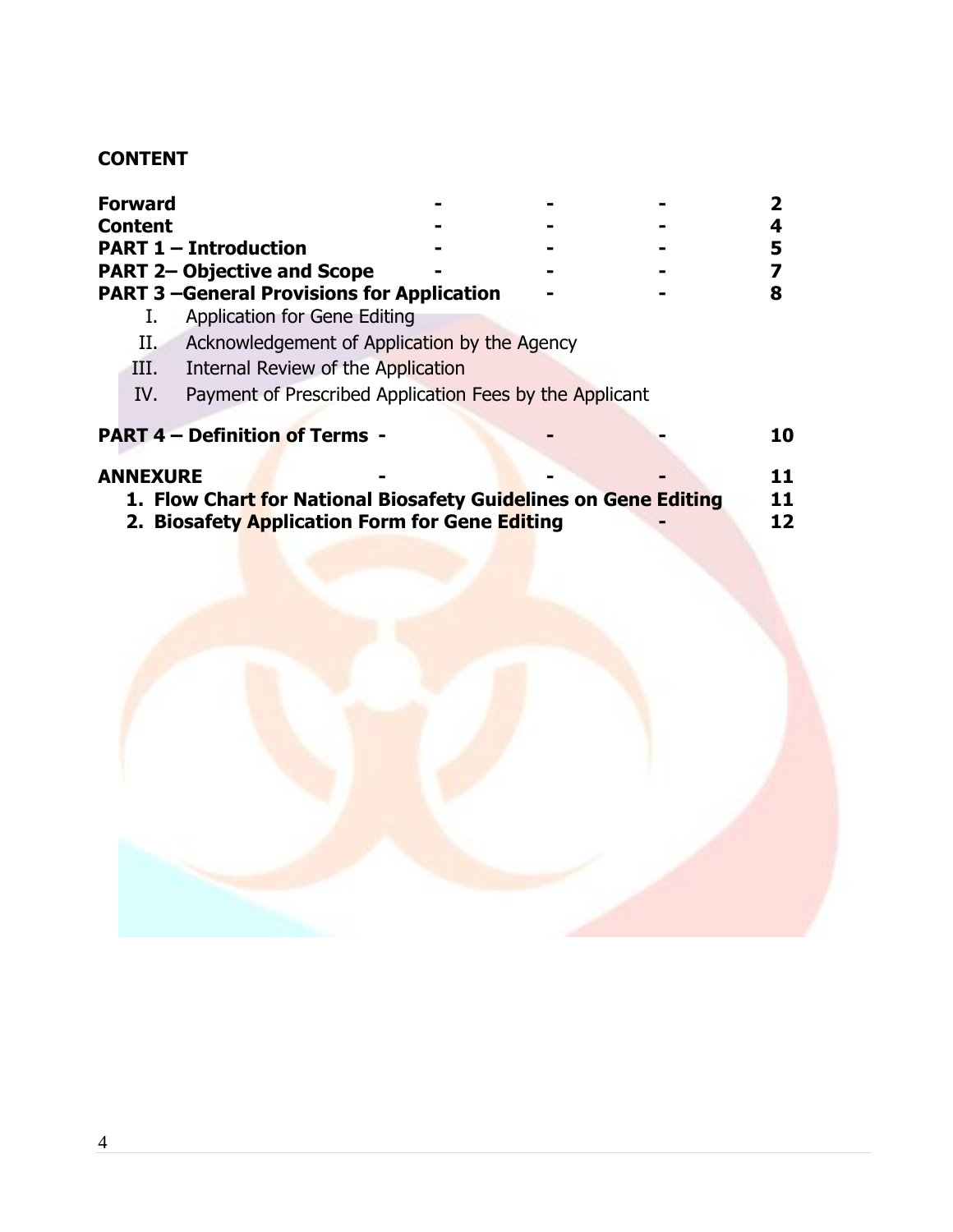#### **PART 1 – INTRODUCTION**

In August 2019, the National Biosafety Management Agency (NBMA) Act, 2015 was amended to include the regulation of emerging aspects of modern biotechnology which are gene drive, gene editing and synthetic biology, and to ensure biosecurity, as well as related matters. Thus, the amendment comprises the insertion of section 25(A), which states:

#### "A person, institution or body shall not carryout gene drive, gene editing and synthetic biology except with the approval of the Agency".

Nigeria is a party to the Cartagena Protocol on Biosafety (CPB) and in accordance with the general provisions in Article 2 of the CPB, each party shall take necessary and appropriate legal, administrative and other measures to implement its obligations. Pursuant to this, the National Biosafety Management Agency (NBMA) Act, 2015 (as amended) (hereinafter referred to as "the Act") empowers the National Biosafety Management Agency (NBMA) (hereinafter referred to as "the Agency") to provide safety standards, guidelines and rules to facilitate its implementation; hence, the development of the National Biosafety Guidelines for Gene Editing, (hereinafter referred to as "the Guidelines").

The Act defines Genetically Modified Organism (GMO) as "any organism living or non-living that possesses a novel combination of genetic material obtained through the use of modern biotechnology" and Gene Editing as "a type of genetic engineering in which DNA is inserted, deleted, modified or replaced in the genome of a living organism". Gene Editing provides techniques that enable targeted and precise alteration of the genome with a high degree of specificity thus opening up new possibilities in their applications. The techniques include Transcription activator-like Effector Nucleases (TALENs), Zinc Finger Nucleases (ZFNs), Oligonucleotide-Directed Mutagenesis (ODM) and Clustered Regularly Interspaced Short Palindromic Repeats (CRISPR).

Gene editing techniques may alter the genome of an organism in a way that results in a new combination of genetic material or results in organisms that are not genetically distinguishable from those developed from conventional breeding/natural selection but obtained through genetic engineering/modern biotechnology.

Therefore, in line with the provisions of the Act and National Biosafety Implementation Regulations, 2017, gene editing and products thereof will be subject to appropriate Biosafety regulations on a case by case basis.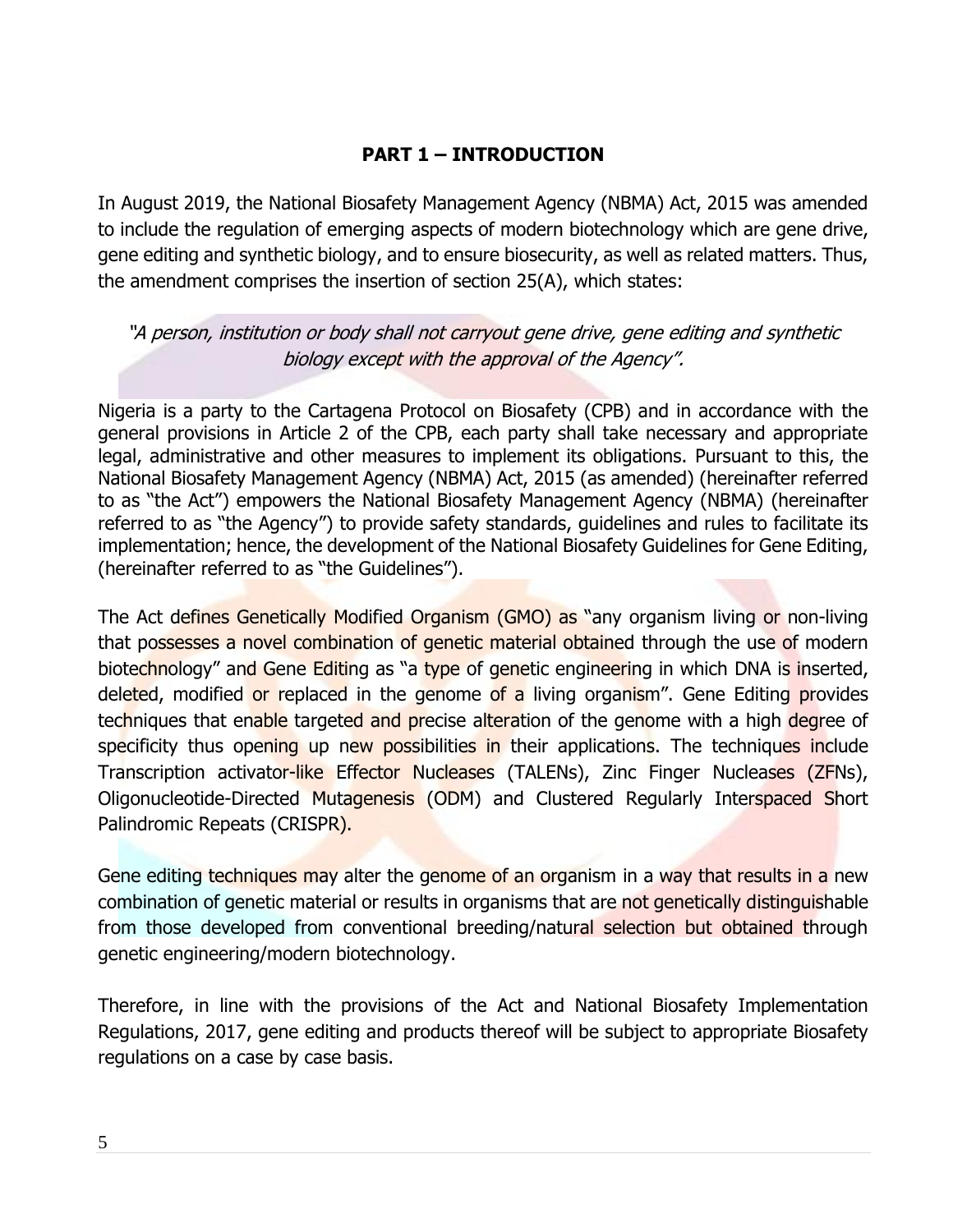Consequently, Nigeria has adopted an approach to the regulation of gene editing and products thereof such that where the gene editing requires the use of recombinant DNA sequences or the gene edited product has a novel combination of genetic material (e.g. uses a recombinant DNA which remains in the final product), the product will be classified as a GMO and will be regulated as such. On the other hand, where the gene editing or the product thereof does not lead to or does not have a new combination of genetic material (e.g. does not use a recombinant DNA or uses a recombinant DNA which is removed in the final product), a non-GMO regulatory classification is applied.

Accordingly, these guidelines are for applicants wishing to carry out gene editing and the release of gene edited products in Nigeria.

This document, which stems from the above consideration, had been developed in consultation with line Ministries, Departments and Agencies in Nigeria, as well as with other relevant institutions and individual experts.

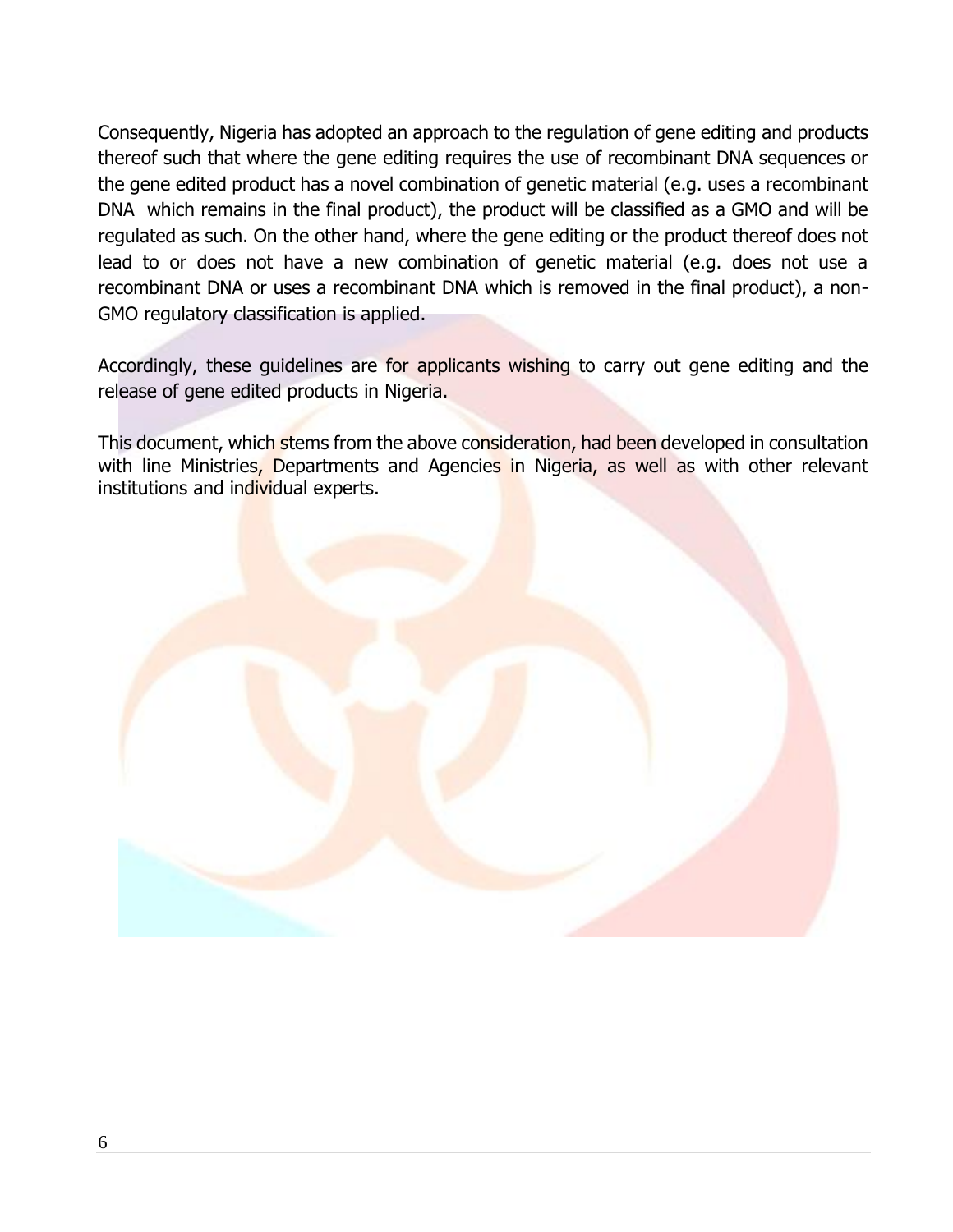#### **PART 2 – OBJECTIVE AND SCOPE**

#### **Objective:**

The objective is to provide guidance and information on general regulatory provisions for applications for gene editing and products thereof.

#### **Scope:**

Information contained in the Guidelines are directed to all person(s), institution or body wishing to carry out gene editing as it relates to plants, animals and microorganisms ranging from containment, confined field trial, multi-locational trial, commercial/general release and imports intended for direct use as food or feed, or for processing.

The Guidelines apply to all gene editing and products thereof destined for use within the Federal Republic of Nigeria except for pharmaceutical processes and products, which are not covered by the Act.

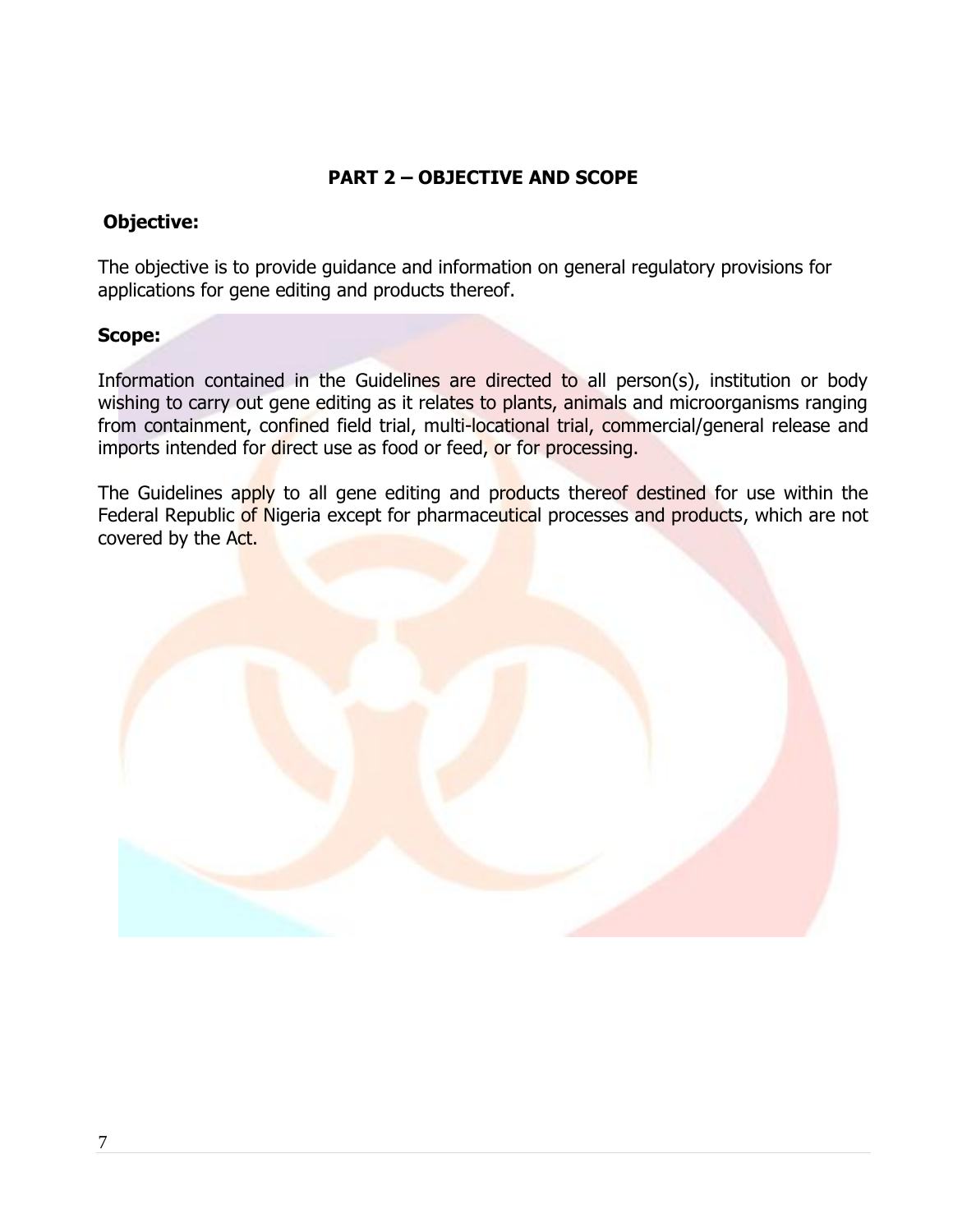### **PART 3 – GENERAL PROVISIONS FOR APPLICATION**

Where gene editing and product thereof do not lead to or have a new combination of genetic material (e.g. do not use a recombinant DNA/uses a recombinant DNA, which is removed in the final product), a case by case regulatory provision leading to issuance of Biosafety Approval (Clearance), will apply.

On the other hand, where the gene editing process employs the use of recombinant DNA or the gene edited product has a new combination of genetic material (e.g. uses a recombinant DNA which remains in the final product), the regulatory classification stipulates that the final product is classified as GMO, and GMO regulation as provided in the Act and the National Biosafety (Implementation, etc) Regulations, 2017 will apply.

Accordingly, any person(s), institution or body wishing to engage in Gene Editing for any purpose must approach the Agency through the general provisions outlined in this Guideline.

#### **I- Application for gene editing**

Any person, group of persons, institution or company that intends to have dealings with Gene Editing for any purpose (containment, confined field trial, multi-locational trial, commercial release, import, export, food/feed/for processing and any other activity) shall apply to the Agency in the prescribed form contained in Annexure 2, obtained from the NBMA office or downloaded from the NBMA website - [www.nbma.gov.ng](http://www.nbma.gov.ng/) and submit with relevant information, to the Agency.

#### **II- Acknowledgement of Application by the Agency**

The Agency shall, within 21 days, acknowledge in writing any application received to carry out any activity using gene editing as stated in the National Biosafety (Implementation, etc) Regulations, 2017.

#### **III- Internal Review of the Application**

The Agency will, within 21 days, after acknowledging the application:

- i) internally review the application.
- ii) request for additional information, if need be
- iii) convey the decision of the internal review to the applicant

The decision of the internal regulatory review will indicate if:

a. a Biosafety Approval (Clearance) will be issued, where the product is found not to contain any recombinant DNA; or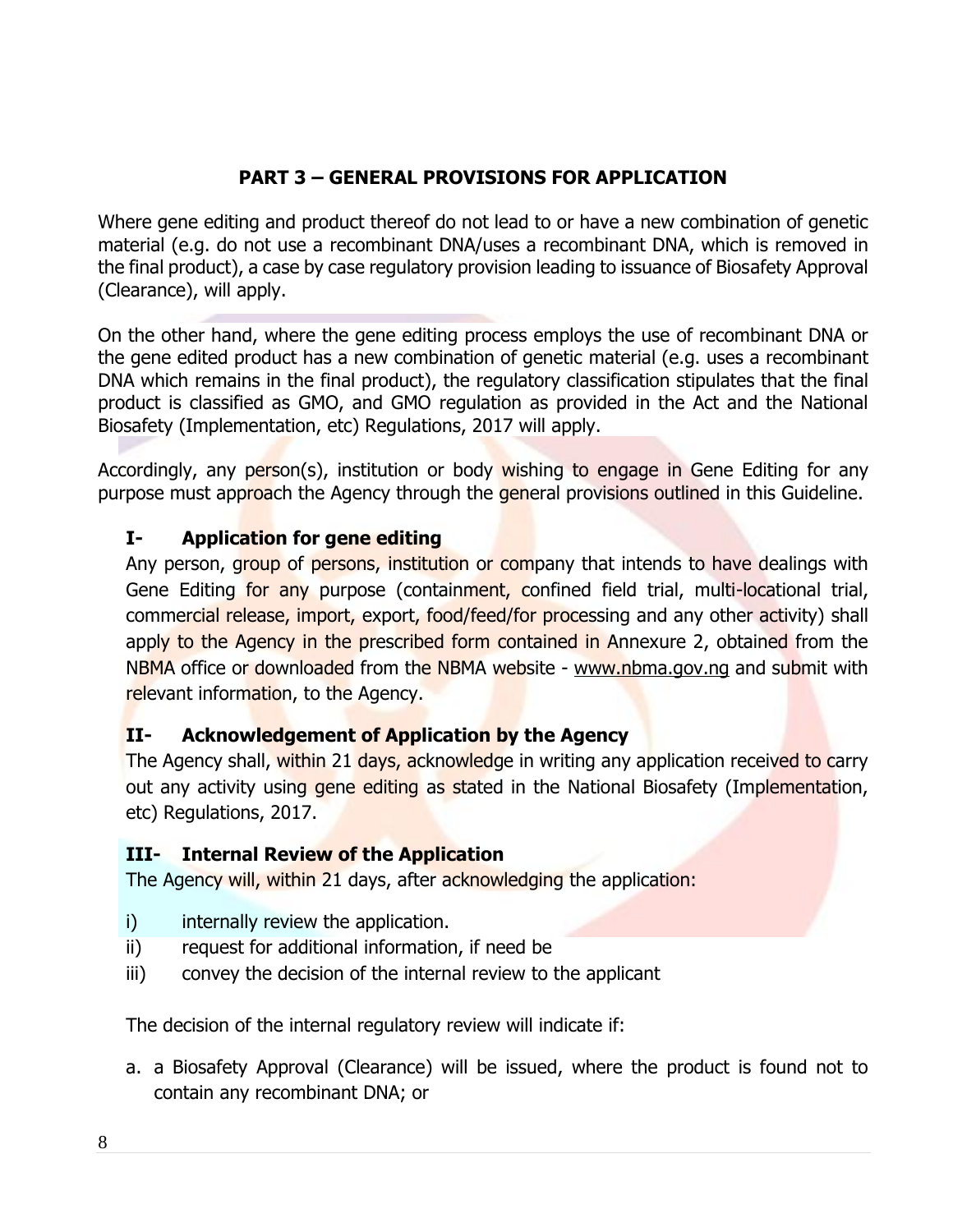b. the review of the application will continue further (in line with the Act and National Biosafety (Implementation, etc) Regulations, 2017) where the product is classified as GMO.

### **IV- Payment of Prescribed Application Fees by the Applicant**

The applicant will be required to pay non-refundable fees as prescribed.

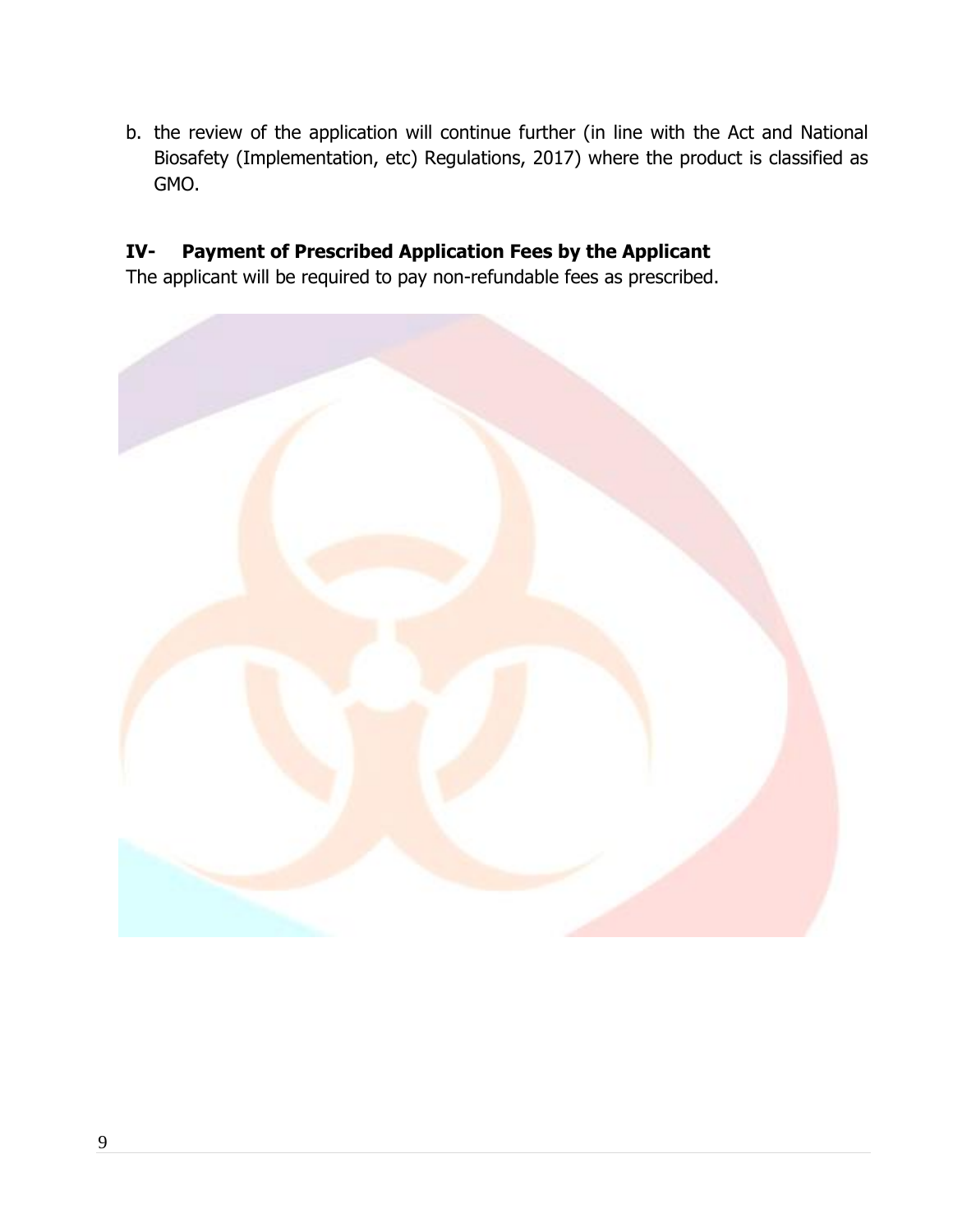#### **PART 4- DEFINITION OF TERMS**

- a) The terms used in the Act shall apply to these guidelines
- b) In these guidelines-

**"Act"** means the National Biosafety Management Agency (NBMA) Act, 2015 (as amended).

**"Applicant"** means any person, institution, body or their authorised representative in Nigeria who applies for a biosafety permit or approval under these guidelines.

**"Biosafety Approval"** is an official document giving an applicant clearance, permit or authorisation to carry out particular activity as regards gene editing or product thereof. **"Clearance"** is an official document issued to an applicant indicating that the gene edited product is not a GMO and does not require further biosafety regulation.

**"Contained Use"** means any operation using modern biotechnology undertaken within an enclosed facility, installation or other physical structure, such as a building, laboratory or greenhouse.

**"Confined Field Trial"** means a small-scale experimental release into the environment of a gene edited organism under physical and biological confinement conditions.

"DNA" means deoxyribonucleic acid. It is a molecule that carries genetic instructions in all living things which consist of two strands that wind around one another to form a double helix chain.

**"Recombinant DNA"** means deoxyribonucleic acid from sexually non-compatible species.

**"Gene Editing"** means a type of genetic engineering in which DNA is inserted, deleted, modified or replaced in the genome of a living organism.

**"Genetic Engineering"** means modern biotechnology

**"Genetic Material"** means any part of a plant or animal or microbe containing functional units of the heredity.

**"Genetically Modified Organisms (GMOs)** means any organism living or non-living that possesses a novel combination of genetic material obtained through the use of modern biotechnology.

**"Modern Biotechnology"** means the application of:

- (a) In vitro nucleic-acid techniques, including recombinant deoxyribonucleic acid (rDNA) and direct injection of nucleic acid into cells or organelles; or
- (b) Fusion of cells beyond the taxonomic family,

that overcome natural physiological reproductive or recombination barriers and are not techniques used in traditional breeding and selection.

**"Multi-locational Trial"** means confined field trials conducted in two or more locations.

**"Novel Combination of Genetic Material"** means a combination of DNA sequences which is possible only through modern biotechnology and is not possible to find in nature or obtained through conventional breeding techniques.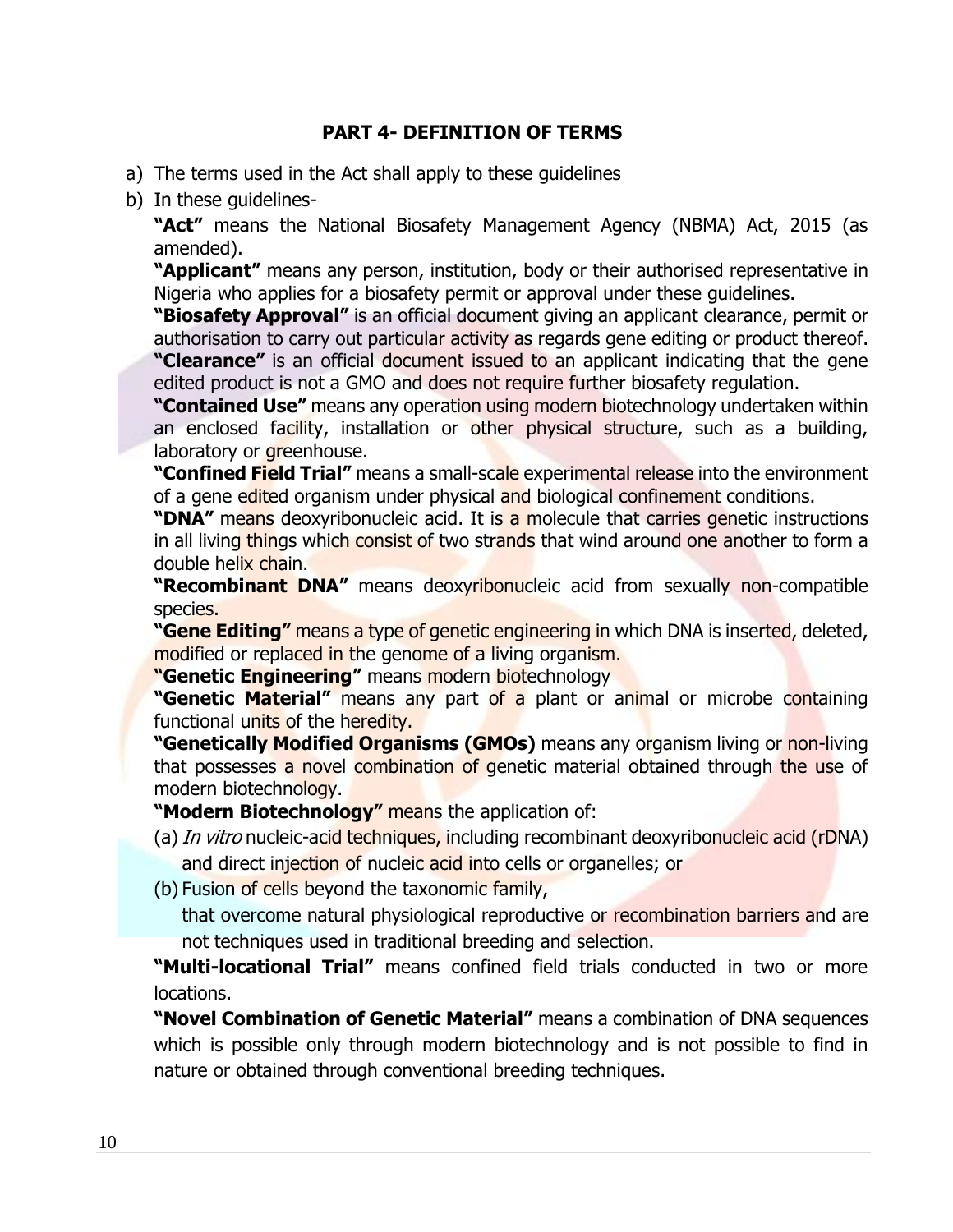### **ANNEXURE 1**

#### **FLOW CHART FOR NATIONAL BIOSAFETY GUIDELINES ON GENE EDITING**

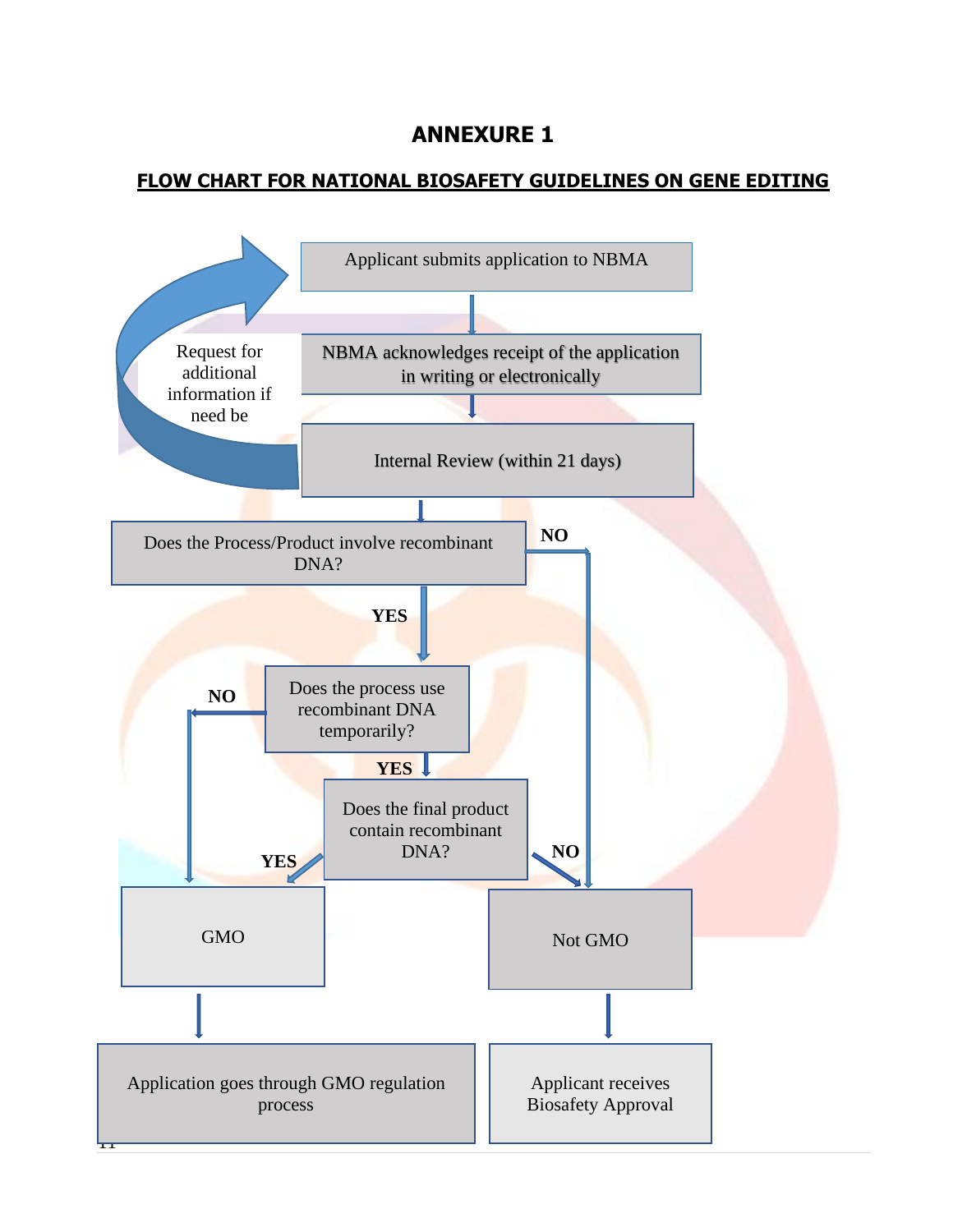## **ANNEXURE 2**

## **FEDERAL REPUBLIC OF NIGERIA**



#### **BIOSAFETY APPLICATION FORM FOR GENE EDITING**

Pursuant to section 25A of the National Biosafety Management Agency Act, 2015 (As Amended), this form shall be completed by persons, institution or body wishing to engage in Gene Editing activity.

| <b>PART A: GENERAL INFORMATION</b>           |  |
|----------------------------------------------|--|
| 1. Name of Applicant                         |  |
| 2. Contact details                           |  |
| a. Postal address:                           |  |
| b. Telephone No:                             |  |
| c. Email Address:                            |  |
| d. Website (If any):                         |  |
| e. Name of Contact Person:                   |  |
| f. Email Address of Contact Person:          |  |
| g. Telephone No. of Contact Person:          |  |
| h. Proposed date of commencement of activity |  |
|                                              |  |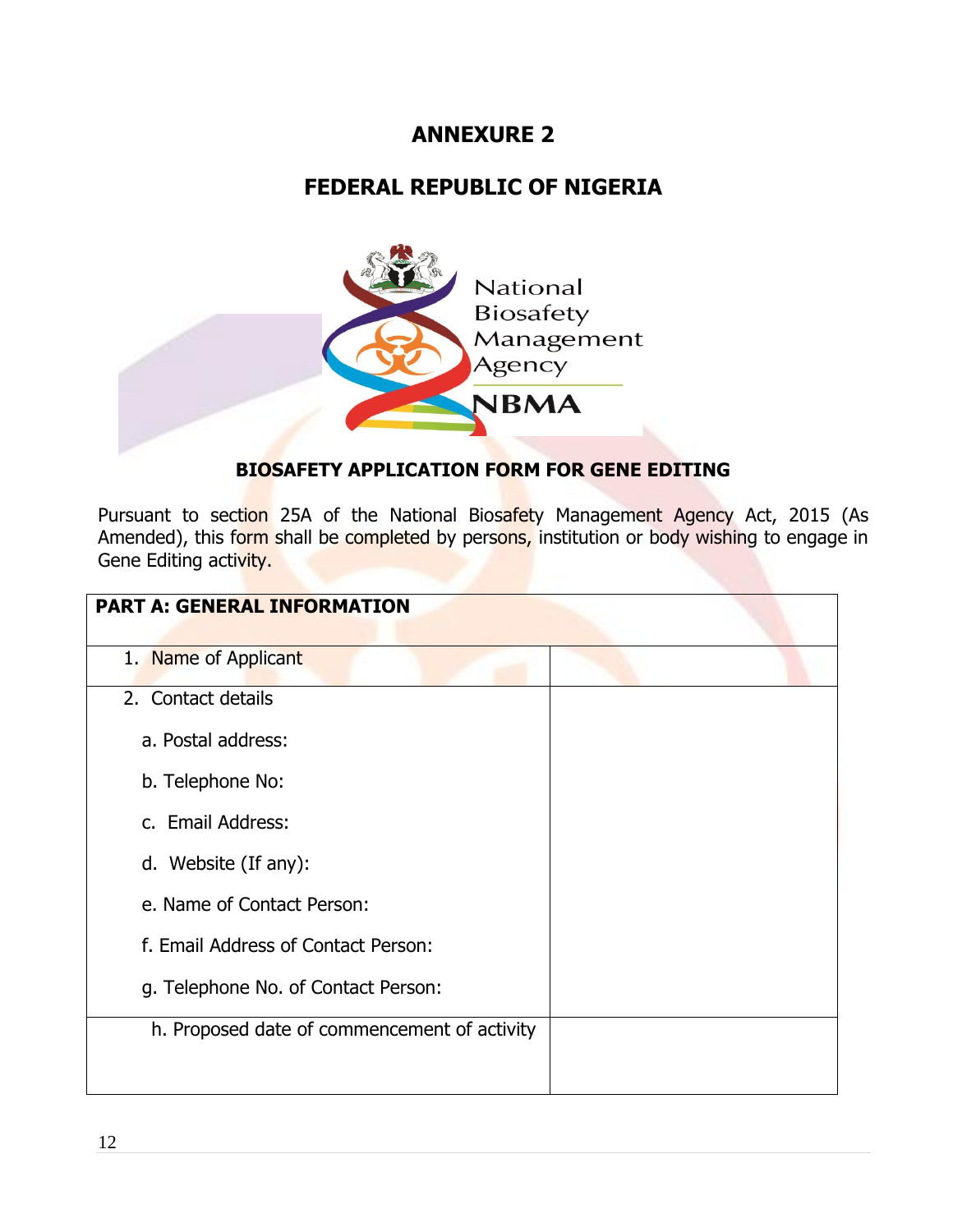| Preferred application mode (please<br>i.<br>tick)                                                                                                                                                                                                                                                                                                                                                                                                                                                                                                                                                                                                                                                    | $\Box$ Manually<br>$\Box$ Electronically                                                                               |
|------------------------------------------------------------------------------------------------------------------------------------------------------------------------------------------------------------------------------------------------------------------------------------------------------------------------------------------------------------------------------------------------------------------------------------------------------------------------------------------------------------------------------------------------------------------------------------------------------------------------------------------------------------------------------------------------------|------------------------------------------------------------------------------------------------------------------------|
| Preferred consultation mode (if you wish)<br>j.<br>(please tick)                                                                                                                                                                                                                                                                                                                                                                                                                                                                                                                                                                                                                                     | $\Box$ Face to face<br>Phone call<br>$\Box$ E-mail<br>Virtual engagement                                               |
| <b>PART B:</b><br>DESCRIPTION OF ORGANISM, GENE EDITING TECHNIQUES AND<br><b>GENE EDITED PRODUCT</b>                                                                                                                                                                                                                                                                                                                                                                                                                                                                                                                                                                                                 |                                                                                                                        |
| 1. Proposed scope of work                                                                                                                                                                                                                                                                                                                                                                                                                                                                                                                                                                                                                                                                            | $\Box$ Contained use<br>$\Box$ Confined field trial<br>Commercial release<br>$\Box$ GMO-FFP<br>$\Box$ Import<br>Export |
| 2. Common and Scientific name of the product<br>(Organism) e.g. genus, species                                                                                                                                                                                                                                                                                                                                                                                                                                                                                                                                                                                                                       |                                                                                                                        |
| 3. Gene Editing Activities<br>purpose of gene editing<br>summary of the gene editing techniques used<br>or to be used and delivery methods<br>gene or DNA sequence(s) modified<br>type of gene editing done or to be done<br>(deletion, insertion, substitution/replacement)<br>molecular description of the target organism's<br>nucleotide target sequences, before and after<br>gene editing (if applicable)<br>molecular description of the gene products,<br>their functions and the affected pathways<br>before and after gene editing (where<br>applicable)<br>Name of vector(s) to be used or used, genetic<br>map, pathogenicity, disarmed status and<br>method of disarming (if disarmed). |                                                                                                                        |
| 4. Is there any recombinant DNA to be used or<br>used? (If No, kindly go to question 8)<br>If Yes, source of foreign recombinant DNA<br>If Yes, is it used temporarily? Where it is used<br>temporarily (the final product is free of the                                                                                                                                                                                                                                                                                                                                                                                                                                                            |                                                                                                                        |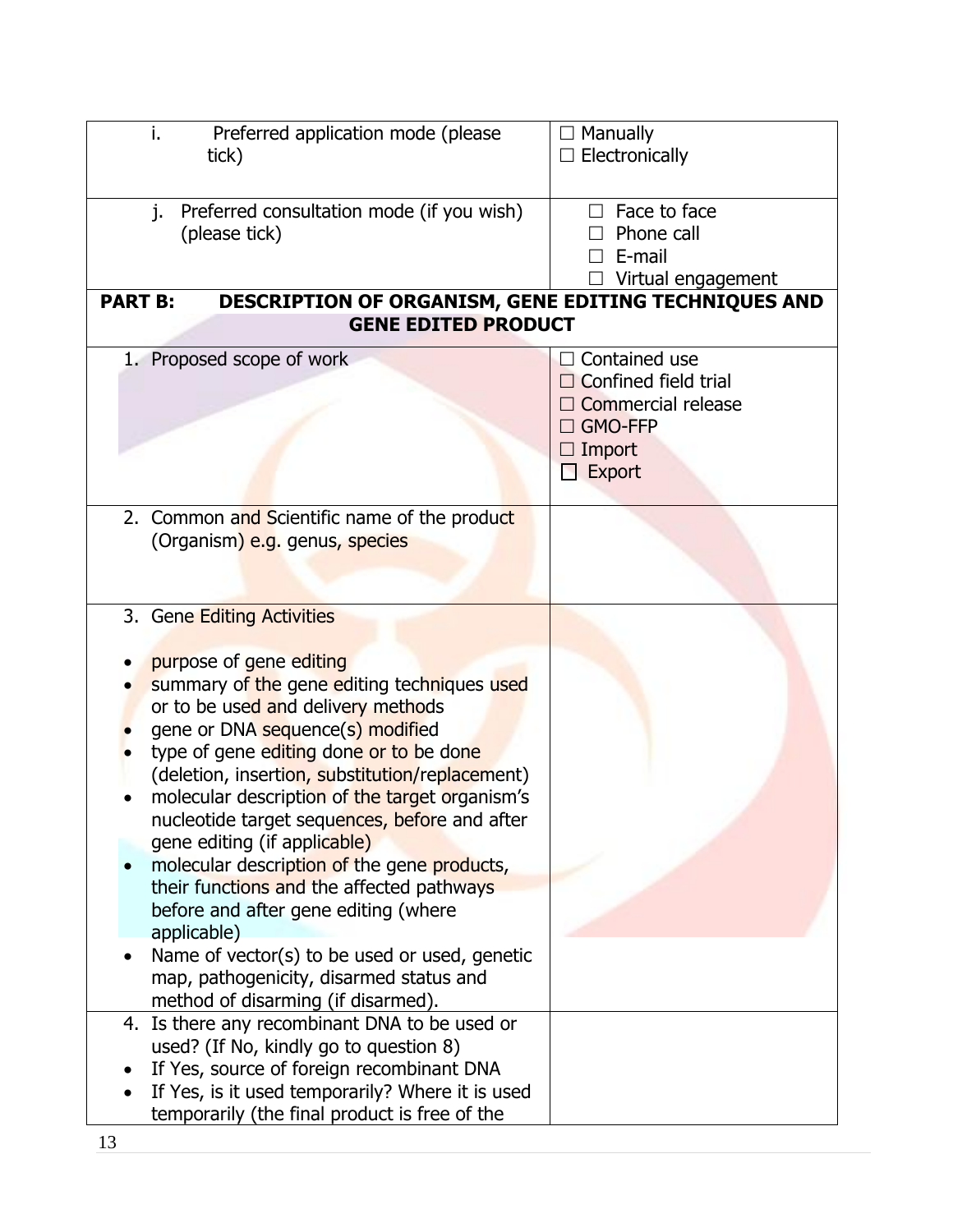| recombinant DNA) describe the techniques<br>used or to be used to remove the recombinant<br>DNA and the detection protocols to be used or<br>used to confirm absence of recombinant DNA<br>in the gene edited product<br>If Yes, will the final product be free or is the<br>final product free of the foreign recombinant |  |  |  |  |  |
|----------------------------------------------------------------------------------------------------------------------------------------------------------------------------------------------------------------------------------------------------------------------------------------------------------------------------|--|--|--|--|--|
| DNA?<br>5. Any expression of new or altered trait? If yes,<br>state the trait.                                                                                                                                                                                                                                             |  |  |  |  |  |
| 6. Product intended uses                                                                                                                                                                                                                                                                                                   |  |  |  |  |  |
| 7. History of safe use of source of recombinant<br>DNA and the product or the possible product<br>history of safe use                                                                                                                                                                                                      |  |  |  |  |  |
| State any existing regulatory precedence for<br>8.<br>the gene edited product or gene editing<br>process issuing country and purpose of the<br>decision.                                                                                                                                                                   |  |  |  |  |  |
| <b>PART C</b><br><b>CERTIFICATION</b><br>I certify that the information given above is correct and I understand the consequences<br>of giving false information.                                                                                                                                                           |  |  |  |  |  |
|                                                                                                                                                                                                                                                                                                                            |  |  |  |  |  |
| Date: <b>Example 20</b>                                                                                                                                                                                                                                                                                                    |  |  |  |  |  |
| <b>PART D</b>                                                                                                                                                                                                                                                                                                              |  |  |  |  |  |
| <b>FOR OFFICIAL USE ONLY</b><br>Form Code <u>______________</u>                                                                                                                                                                                                                                                            |  |  |  |  |  |
| <b>Remarks:</b>                                                                                                                                                                                                                                                                                                            |  |  |  |  |  |